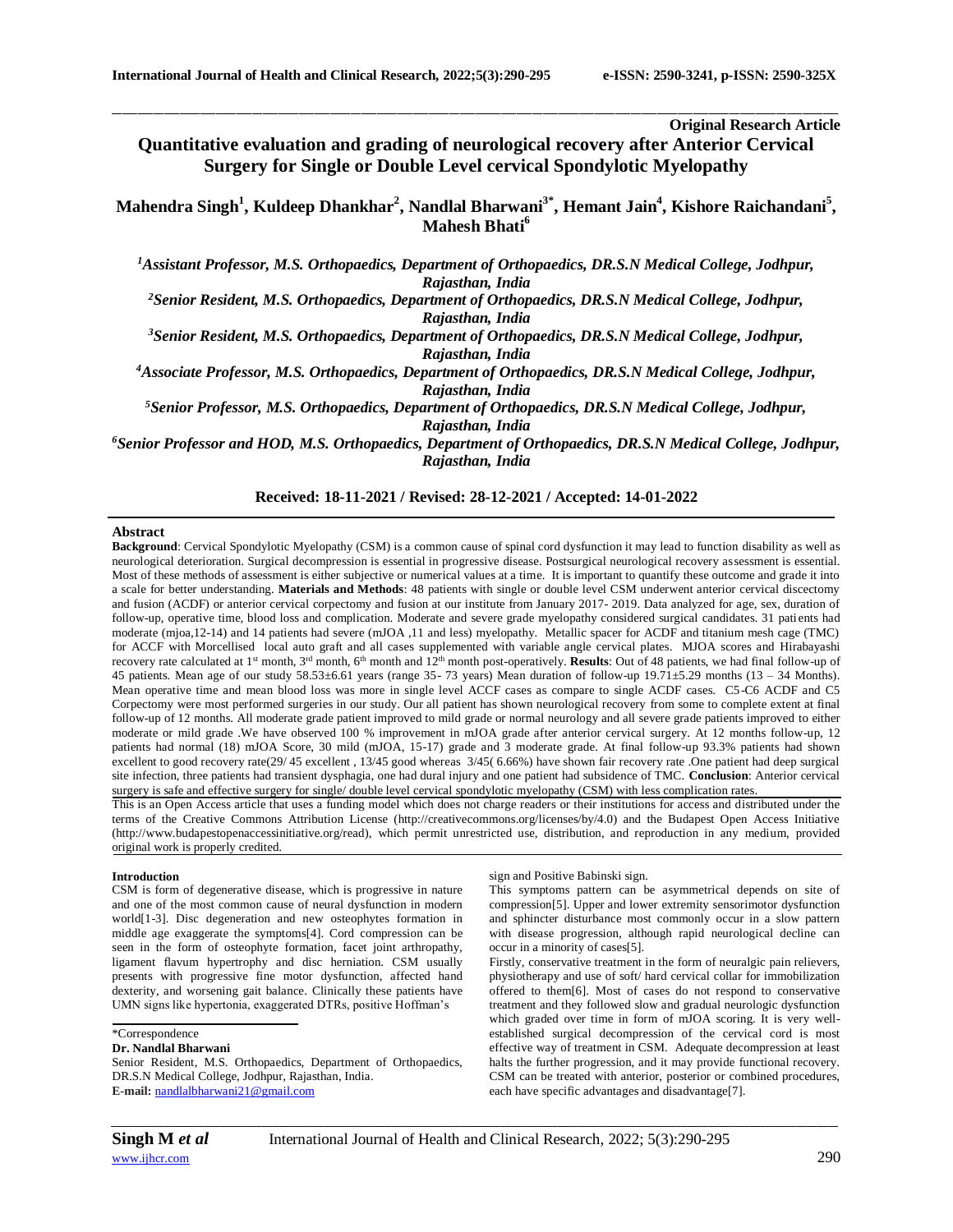Most appropriate surgical plan depends on the location of compression, no of affected levels, stability and alignment of the cervical spinal, medical comorbidity and surgeon's expertise. Advantage of Anterior approach that it allows direct decompression of ventral pathology, better fusion rate , less infection rate and better restoration of lordosis[8,9]. They found that all the compressive surgeries were better approached and handled anteriorly than posterior approach to cervical spine[9].

Assessment of clinical outcome after surgical intervention has paramount importance. It can be qualitative in forms of functional well-being as well as quantitative in the form of neurological recovery grading. Many authors have used different methods to asses clinical outcome after anterior cervical surgery. Sampath et al[10] used telephonic interview to know about recovery and Liu[11], Uribe[12], Chagas[13] used Odom's criteria to assess postoperative clinical outcome after anterior cervical surgery (ACDF /ACCF). Odom's Criteria is a subjective criterion to assess patient recovery in terms of their ability to perform daily occupation tasks. With availability of well accepted m JOA score[14] it is important to quantify surgical outcome into scoring points. MJOA is highly reproducible criteria Every individual have a certain numerical score at different point of time and different stage of disease. It is difficult to make any inference by a numerical value regarding postsurgical clinical outcome. To better understand this aggregated numerical m JOA score we require it grading on a scale at every follow-up. It helps us to understand recovery trend at every follow-up, Hirabayashi Recovery rate[15] formula is utilized to grade them into excellent to poor outcome. Many authors utilized Nurick grade, Odoms criteria and Mjoa score to asses clinical outcome of anterior cervical surgery in CSM but Literature regarding quantitative assessment of clinical outcome after anterior cervical surgery in form of recovery rate is scanty. So we rare using MJOA and Hirabayashi recovery rate to evaluate these results.

Aim of this study to evaluate clinical Outcome of Anterior Cervical Surgery in Single Or Double Level Cervical Spondylotic Myelopathy (CSM).

### **Materials and methods**

After getting ethical committee clearance, a prospective analysis of 48 patients with cervical spondylotic myelopathy who underwent ACDF or ACCF by a single surgeon at our institute in dept. of orthopedics from 2017 to 2020 with minimum 1 yr follow up analyzed. Patients with age group 40-80 years, single / double level CSM, signs and

**Case 1: Showing ACCF procedure**

\_\_\_\_\_\_\_\_\_\_\_\_\_\_\_\_\_\_\_\_\_\_\_\_\_\_\_\_\_\_\_\_\_\_\_\_\_\_\_\_\_\_\_\_\_\_\_\_\_\_\_\_\_\_\_\_\_\_\_\_\_\_\_\_\_\_\_\_\_\_\_\_\_\_\_\_\_\_\_\_\_\_\_\_\_\_\_\_\_\_\_\_\_\_\_\_\_\_\_\_\_\_\_\_\_\_\_\_\_\_\_\_\_\_\_\_\_\_\_\_\_\_\_\_\_\_\_\_\_\_\_\_\_\_\_\_\_\_\_\_ symptoms of cord compression, failed conservative trial, and m JOA score in moderate / severe category were included in this study. Patients with cervical trauma, Previous Cervical surgery, tandem spinal stenosis, primary cord pathology, Myelopathy due to OPLL (ossification of posterior longitudinal ligaments), radiculopathy without myelopathy ,congenital spinal deformity, and metastatic disease were excluded.

Detailed clinical evaluation with calculation of mJOA and grading as mild (15-17), moderate (12-14) and severe (11 or less) done. Radiological analysis in form of Antero-posterior and erect lateral radiograph of cervical spine to assess cervical spine alignment .CT Scan Cervical Spine for preoperative planning and to rule out OPLL. MRI (Magnetic Resonance Imaging) of cervical spine with whole spine screening for clinico- radiological correlation, to identify affected level and degree of compression. Patients with failed response to conservative treatment and worsened over period of time with moderate and severe grade (m JOA score) , considered for surgical intervention. In our study, we performed ACDF (Anterior Cervical Discectomy with Fusion) for in disc space level compression and ACCF (Anterior Cervical Corpectomy and Fusion) in retro vertebral with disc space level compression.

Post-surgery clinical assessment on every visit with m JOA Score to see the change in neurological status. Hirabayashi recovery rate (RR)<sup>15</sup> Method utilized to see postoperative clinical improvement they quantified based on Recovery rate into four groups accordingly (RR)=(postoperative JOA score−pre-operativeJOA score) / (max score-preoperative JOA score)×100%.A score of 75 to 100% was designated as excellent, 50 to 74% as good, 25 to 49% as fair and 0 to 24% as poor15.

## **Surgical Technique[16]**

Left Anterior approach with transverse incision used. Appropriate size titanium disc spacer for discectomy and titanium mesh cage (TMC) for corpectomy filled with local autologous graft used. All cases supplemented with appropriate size variable angle anterior cervical plates. Hard Cervical collar for 6 weeks followed by soft cervical collar for 6 weeks. All patient advised to follow strict rehabilitative training programme at our institute.

Review at 1st, 3rd, 6th and 12th month postop with X-ray Cervical spine, mJOA score charting done on every follow-up. Follow-up CT Scan at 6 months to see fusion status and MRI to see decompression status of cord.



**Fig-1: Sagittal section of cervical spine mri showing retrovertebral compression at C5 level**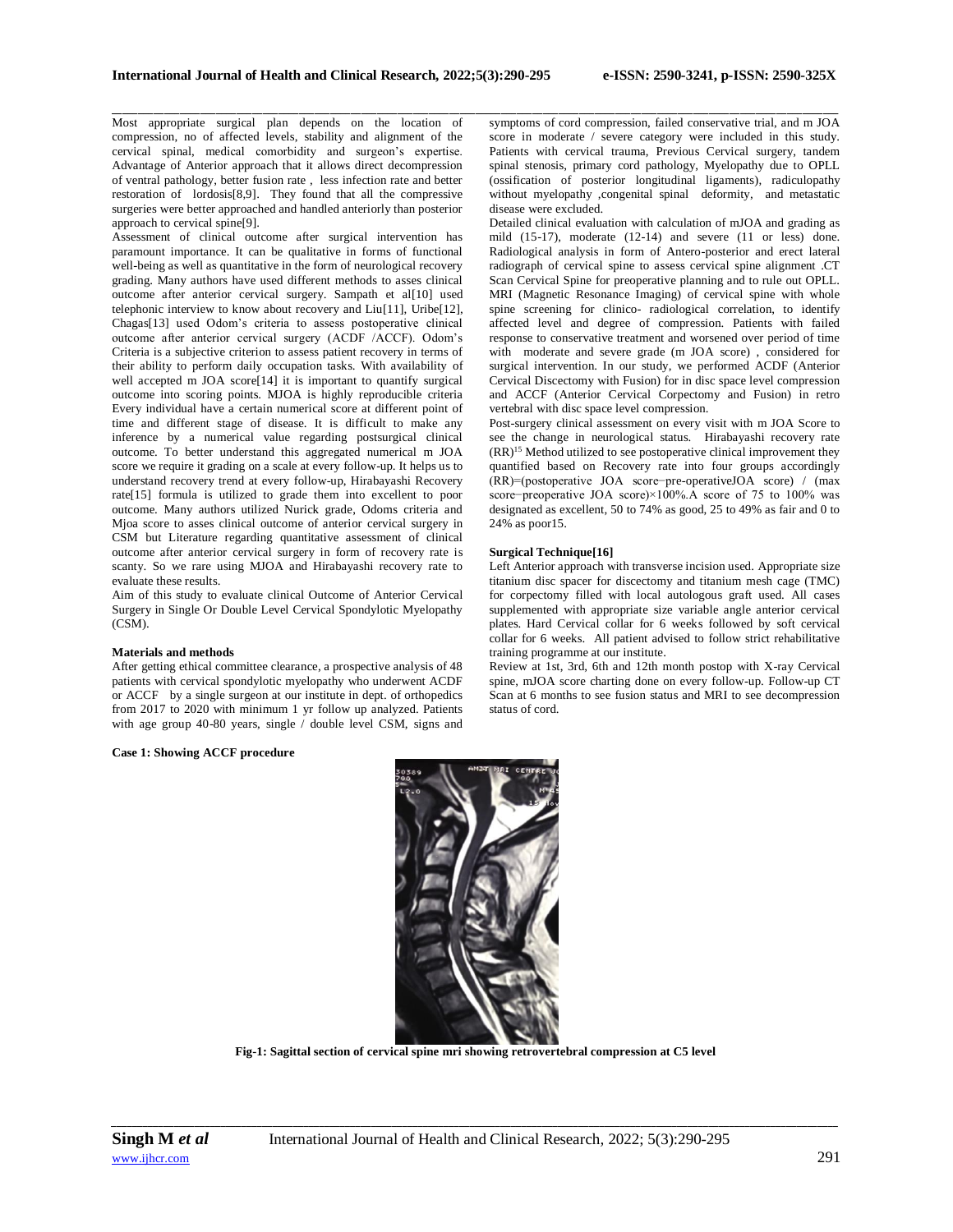

**Fig-2: Corpectomy at C5 level shown in lateral view of cervical spine**



**Fig-3: Showing post-operative Mri cervical spine at One year follow-up**

**Case 2: Showing ACDF procedure**



**Fig-4: Sagittal section of MRI cervical spine showing disc level compression at C5-C6 level**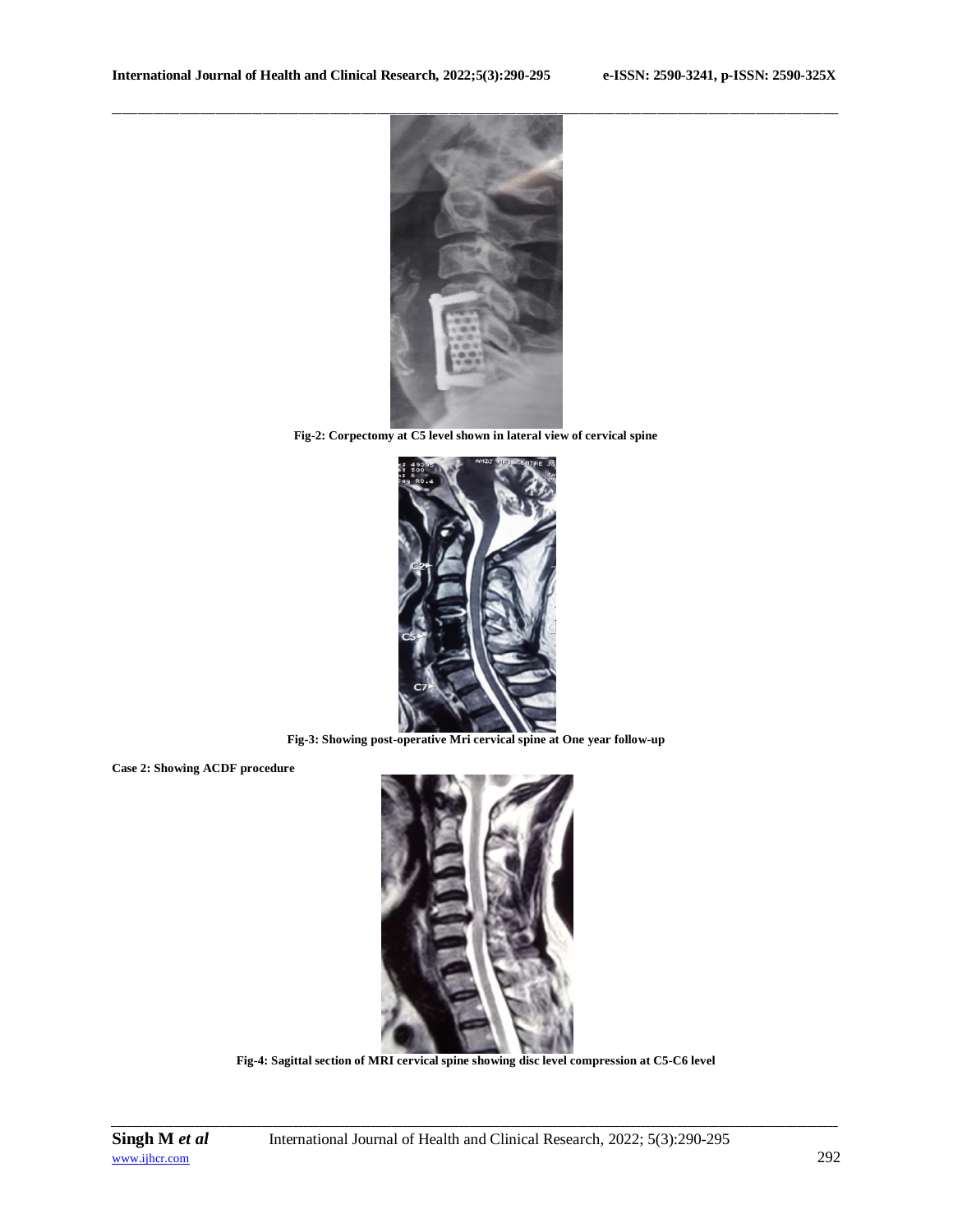

**Fig-5 ACDF at C5-C6 level shown in lateral view of cervical spine**



**Fig-6: Showing Post-operative MRI of cervical spine at one year follow-up**

# **Results**

Mean age of our study was 58.53±6.61 years (range 35- 73 years) with male to female ratio 30:18 . 28 patients had single level and 20 had double level involvement. 28 Patient underwent Single level ACDF, 8 patients underwent Double level ACDF and 12 patient underwent ACCF .We have mean duration of follow-up was 19.71±5.29 months (13 – 34 Months).

Mean operative time in Single level ACDF 65.43±9.55 minutes (range, 45-80) Double level ACDF group 115.25±9.0minutes (range, 135-150) and ACCF group was  $149.50\pm10.01$  minutes (range,  $140$  -

170). Mean blood loss in Single level ACDF 96.89±21.28 ml (range, 60-200) Double level ACDF group 120.50±13.72 ml (range, 100- 320) and ACCF group was 195.33±15.91 ml(range, 180 -550) . Among ACDF group C5-C6 ACDF were most commonly Performed and ACCF group, C5 Corpectomy was most commonly performed. At the last we had follow-up of 45 patients as 3 patients had follow-up of less than 6 months. Table- 1 and Graph-1 shows improvement in m JOA score when compared preoperatively and postoperatively whereas Table 2 and Graph-2 shows Recovery Rate score used postoperatively to see clinical improvement.

| Score              | <b>Preoperative</b> | $1st$ month<br>postoperative | $3rd$ month<br><b>postoperative</b> | $6th$ month<br>postoperative | $12th$ month<br>postoperative |
|--------------------|---------------------|------------------------------|-------------------------------------|------------------------------|-------------------------------|
| Normal $(18)$      |                     |                              |                                     |                              |                               |
| Mild (15-17)       |                     |                              |                                     |                              | 30                            |
| Moderate $(12-14)$ |                     | 28                           |                                     | 1 V                          |                               |
| Severe $(<11)$     |                     | ΙU                           |                                     |                              |                               |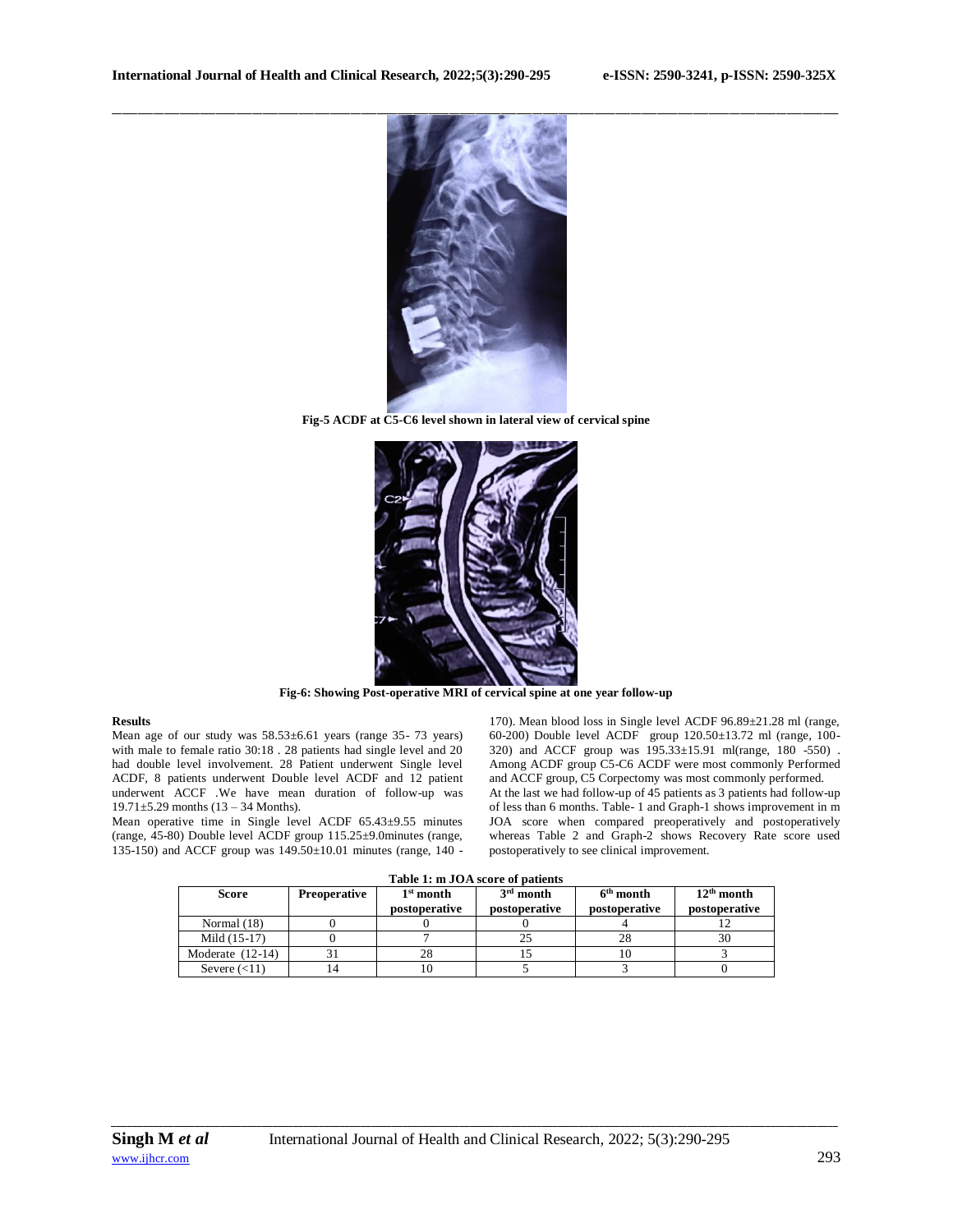

| Table-2: Post surgery Recovery rate (RR) |             |             |             |                 |  |  |  |  |
|------------------------------------------|-------------|-------------|-------------|-----------------|--|--|--|--|
| <b>Recovery Rate</b>                     | $1st$ month | $3rd$ month | $6th$ month | $12^{th}$ month |  |  |  |  |
| Excellent                                |             |             |             |                 |  |  |  |  |
| Good                                     |             |             |             |                 |  |  |  |  |
| Fair                                     |             |             |             |                 |  |  |  |  |
| Poor                                     |             |             |             |                 |  |  |  |  |



In our study we have 31 patients in moderate and 14 patients in severe grade of CSM. After appropriate surgical intervention (ACDF/ACCF) patients has started showing signs of recovery from 1 month post op. At 1 month postop, 6 patients of moderate grade improved to mild grade, 1 patient of severe grade improved to mild grade and 3 patients of severe grade improved to moderate grade. At 3rd month 16 more patients from moderate to mild, 2 patients from severe to mild and 3 patients from severe to moderate grade. At 6-month, 5 more patients from moderate to mild, 2 patients from severe to mild and 4 patients recovered to normal. At final follow-up of 12 months 10 more patients improved from moderate to mild, 3 patients from severe to moderate group, no patient were in severe grade and 12 patients recovered to normal. At this stage we have12/45 patients with Normal neurology, 30/45 patients in mild grade, 3/ 45 patients in moderate grade and none in severe grade. Our 31patients of moderate grade and 11 patients of severe grade has improved to either mild grade or normalcy at 12 months follow-up. Out of 14 patients in severe grade 11 improved to mild and 3 improved to moderate grade at final follow-up. Our all patient has shown recovery from some to complete extent at final follow-up of 12 months. We have observed 100 % improvement in mJOA grade after anterior cervical surgery in CSM.

We have calculated recovery rate by using Hirabayashi Recovery rate formula at every follow-up and results are summed up in table 2. At final follow-up at 12 months 29/ 45=64% patient had shown excellent and  $13/45 = 29\%$  has shown good recovery. So,  $42/45 =$ 93.3% patients had Excellent to good outcome at final follow-up. In Our study we observed dysphagia in three patient (2 ACCF & 1 ACDF, 3/45 =6.67 %) which managed conservatively, it resolved after 3 weeks in two patients and 4 weeks in one patient. One patient had deep SSI with copious purulent discharge from surgical site on 5th day post op, underwent emergency surgical exploration with wound wash and IV antibiotics for 2 weeks . Had Dural injury in one ACCF patient, managed with intraoperative microsurgical repair , fibrin glue application and Continuous Sub arachnoid lumbar drain placement for one week .No signs of CSF leakage observed in follow-up and wound healed routinely .

TMC Subsidence in inferior end plate at third week post-operative with continuous axial neck pain, hard collar immobilization extended up to 3 months, Axial neck pain resolved and no further subsidence observed.

#### **Discussion**

CSM is a degenerative condition of cervical spine which is progressive with increasing age[17]. Extent of disease and improvement in neurological status after surgery are important[14].